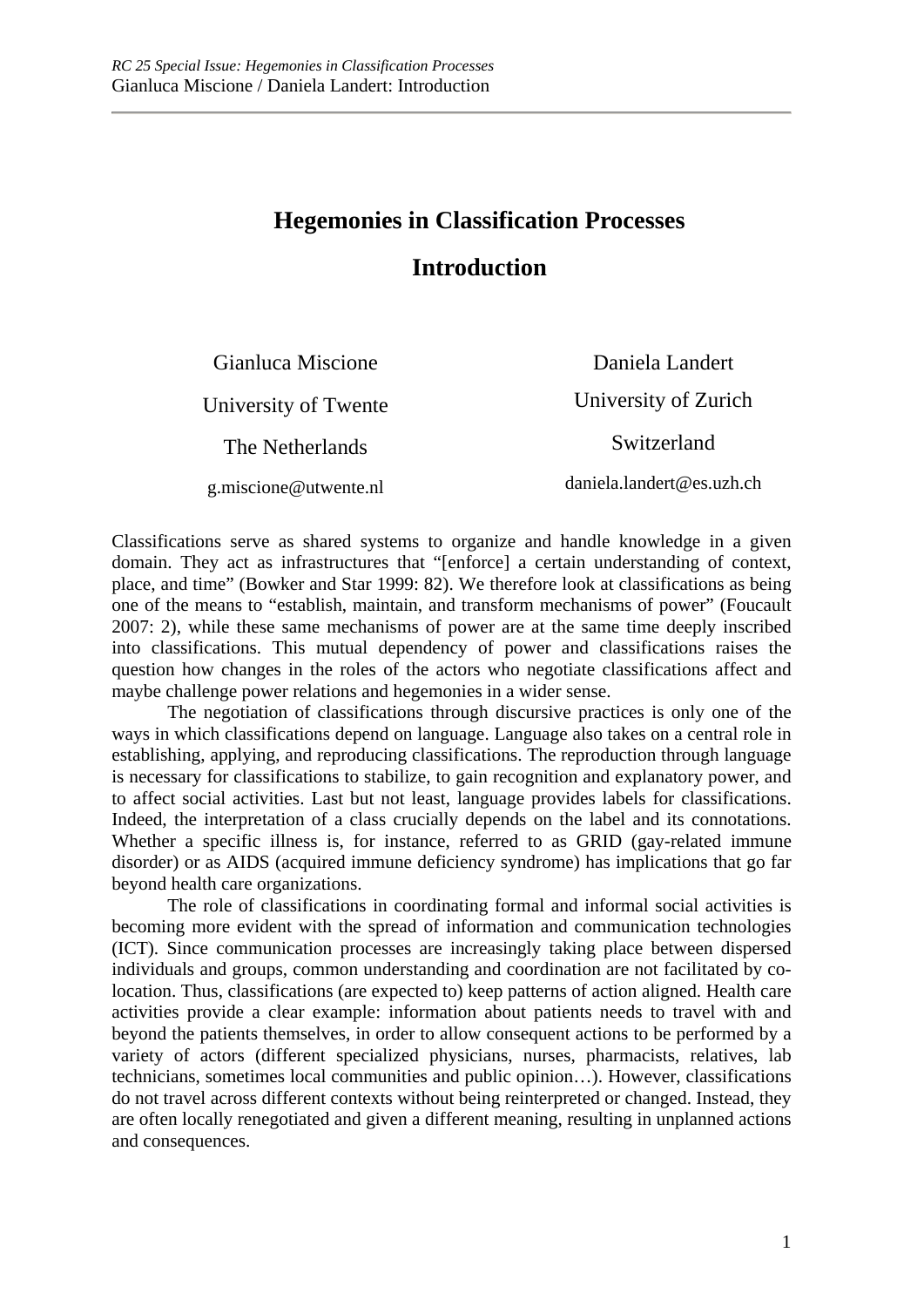Other examples of dispersed settings for social activities can be found in online communities, which enable the communication and collaboration of actors who do not share the same physical place. The Internet and related communication technologies provide laypersons with access to information, possibilities for participation, and reception by large audiences, which used to be restricted to experts only. Knowledge collections like encyclopaedias and dictionaries, which used to be compiled by small groups of highly instructed experts, are now written collaboratively online by large numbers of dispersed laypersons. Such collaborative authoring requires explicit and tacit negotiation of shared classifications – a process which sometimes even becomes a goal in itself, for instance in creating meta-information to organize the abundance of information online through social bookmarking (Bruns 2008: 171–178).

The role of laypersons in classification processes is thus becoming one of great interest: empirically because of increasing use of ICT in accessing, manipulating, and sharing information; theoretically because of the consequences for a constructionist view, which include the question of shifts in power between the different actors and the effects of this on hegemonic classifications. It becomes apparent that classifications are not 'natural' since they are themselves the product of negotiation and/or enforcement (Bowker and Star 1999: 44, 131). Therefore the "double hermeneutic" between those who are usually termed 'subjects' and 'objects' has to be revised, mutual dependency between classifications and their objects needs to be highlighted. Thus, the works presented here are not only interested in the way classifications construct their objects, but also in the coconstruction of objects and classifications, in the unfolding exercise and unfinished task of mixing force and consent that create and support hegemonies, or challenge them.

The consequences of this stance for health care and online interactions are not obvious. For the health domain, for instance, this means to go beyond the point of arguing that medicine constructs the patients. Rather, we want to ask how and why patients and their environments enter into an active interplay with health delivery services. Undoubtedly the dynamics and power relations of the interaction between laypersons and experts can change considerably.

All the papers of this special issue deal with power and hegemonies in classification processes, but approach this issue from different angles and with different empirical data. CORINNE KIRCHNER looks at online dictionaries, asking whether (and if so how) user involvement in the process of dictionary creation manages to challenge power relations and the role of professional lexicographers. She argues that existing theoretical frameworks on the sociology of dictionaries need to be expanded in order to account for the new characteristics of user-generated online dictionaries, such as Urban Dictionary and Wiktionary. She further presents exploratory research of the user involvement on 10 of the most frequently visited online dictionaries, which contain both user-generated dictionaries as well as online versions of traditional dictionaries (e.g. Cambridge Advanced Learners). Her results suggest that the picture is more complex than expected. While user involvement is unsurprisingly a core value of user-generated dictionaries, there is also more than just moderate value placed on user input on one of the online versions of traditional dictionaries. Moreover, Kirchner argues that user involvement cannot directly be taken to indicate a power shift from professional lexicographers to users, since user information can be used for marketing and content purposes, thus enhancing professional control.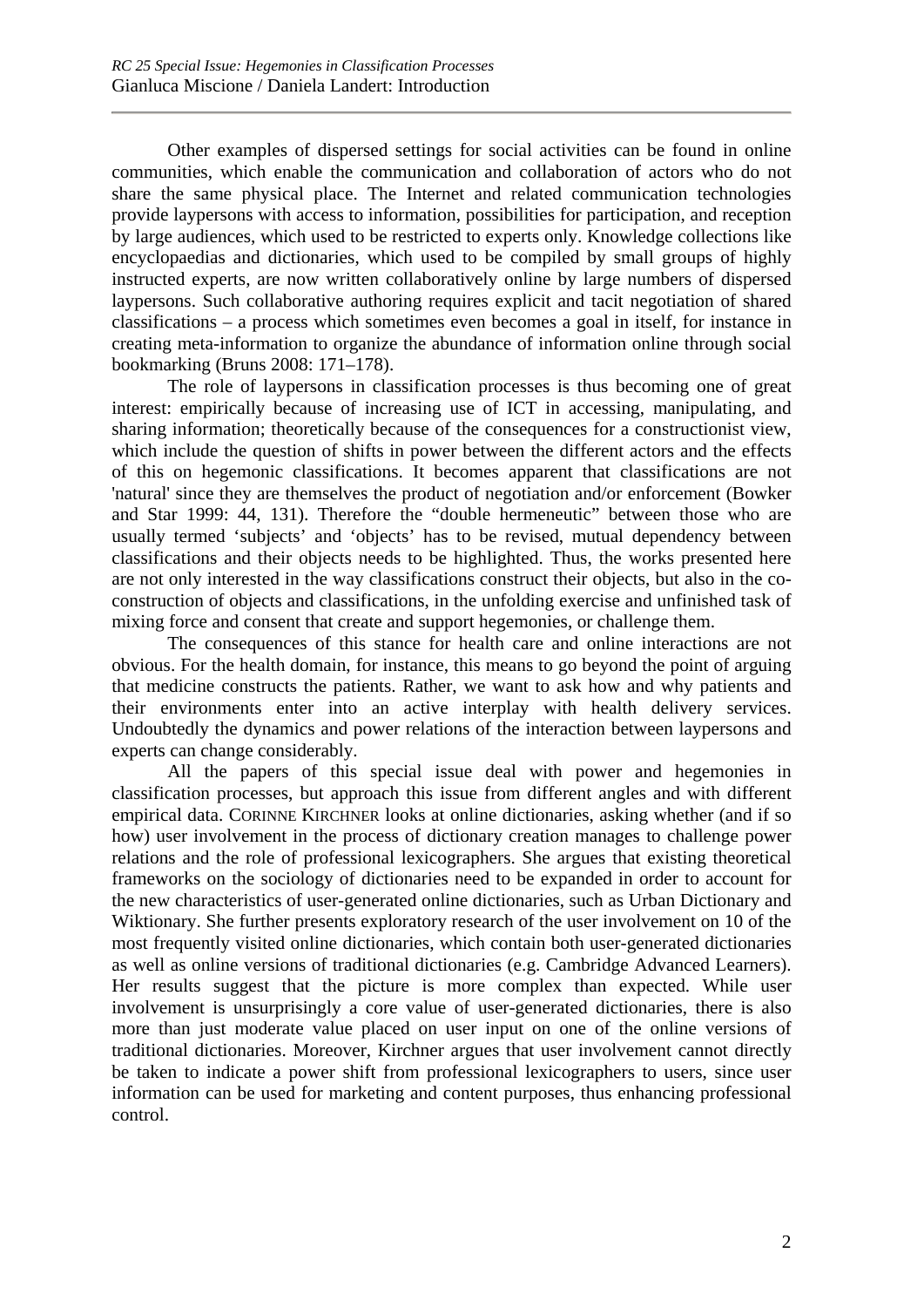Also DANIELA LANDERT works with online data, analysing the self-classifications through which users of online chats construct their identities. Given that there is no restriction or control of the self-classifications of users and because the anonymity ensures a relative independence of real-life and online identity, online chats have sometimes been identified as the ideal space to overcome hegemonic identity norms. Landert's results suggest however that many users reproduce hegemonic norms online, rather than trying to subvert them. She sees this in relation to the need to construct identities that are intelligible to the other chat participants. Non-normative identities need to be negotiated, which bears the danger of rejection, whereas identities which are in correspondence with hegemonic identity classifications are generally accepted. She therefore concludes that the modalities of power that regulate identity classifications in these chats are not fundamentally different from those that govern identity construction offline.

ROBERTO LUSARDI, finally, studies the reliance on different classification systems by medical professionals on the one hand and patients and their relatives on the other. While the medical professionals interpret a patient's disease based on medical evidence, the patient's relatives interpret his or her illness based on biographical evidence. Lusardi analyzes the relationship between these two systems of interpretation and classification of a patient's condition in interactions between physicians and relatives in an Italian Intensive Care Unit. He thereby distinguishes between situations in which medical evidence and biographical evidence are in congruence and situations in which there is no congruence between to two classification systems. In the first case, this can lead to a standardization of the patient or to the personalization of the treatment; in the second to an integration of the incongruent data into the medical schema or to antagonism. The interaction between medical evidence and biographical evidence are in all cases closely intertwined with the hegemonies that are at work within the Intensive Care Unit's organizational processes.

While data and topic of all three papers differ, they all share a concern for implicit classifications that non-professionals deal with. In the research by Kirchner and Lusardi, these classifications of lay persons are in direct competition with or even in opposition to more formal classifications used by professionals. In Landert's paper the interest lies in the relation between established power structures and informal (self-)classifications in nonprofessional interaction. The three papers give original hints at the large field of potential further research that might shed more light on the hegemonies in formal and non-formal classification processes in all areas of life.

We conclude this introduction by sketching other possible research topics that we would have liked to discuss more extensively. A first example comes from an ethnographic study conducted two years ago in Kerala, a Southern state of India, known in the West for traditional Ayurvedic treatments. In one of the hospitals of the capital the findings showed that the state health care system produces aggregated data about its activities according to the International Classification of Diseases (ICD) as required by the World Health Organization. The surprise came by seeing that health delivery practices did not implement such a classification system. Physicians were trained to diagnose and treat without relying on the ICD. Nurses and supporting staff did not have knowledge, entitlement and intention to change the status quo. So, health care practices implemented their own classifications. At the end of each patient's treatment, an officer without medical skills, sitting in a corner office and apart from core activities, translated diagnoses and treatments into ICD compliant labels for national and international organizations.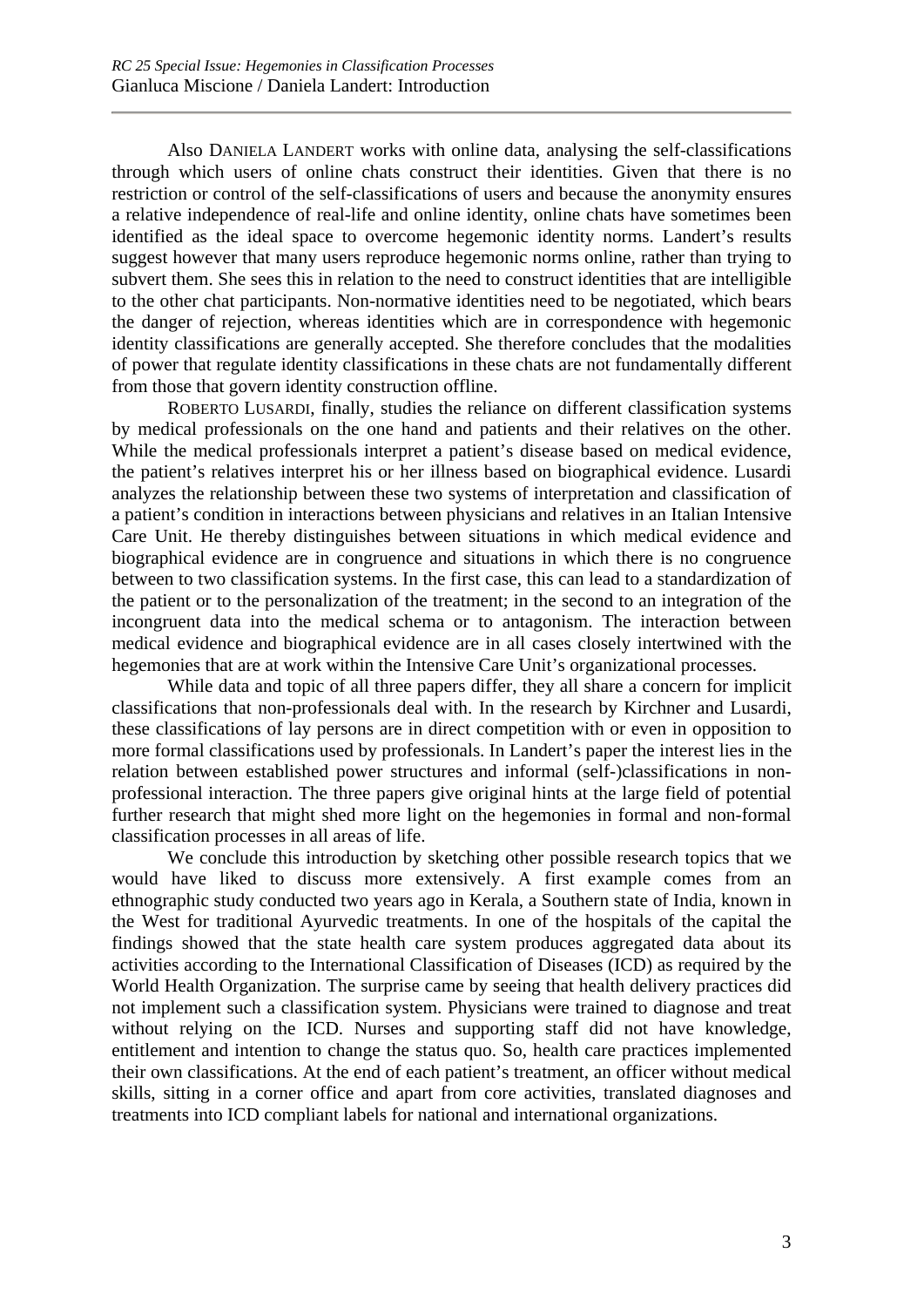The ICD has been criticized for being Euro-centric by representatives of tropical medicine, who saw tropical diseases underrepresented. Recently, a new version of the ICD has been 'crowdsourced' to respond to such criticisms. We are curious to see if this develops towards increased inclusion. The Kerala example shows mutual accommodation of different classification systems when they are hegemonic in different settings, local and global, and they co-exist in the same place, since the Kerala health personnel did not seem very interested in changing their own classification, nor the international.

Another anecdote comes from an ethnographic research project in the Upper Amazon. Natives there use to apply mud to the skin of their children in order to hide them – as they explain – from mosquitos at night (malaria is endemic). Physicians trained in capital universities laughed at their practice as being "primitive" and "non-scientific". Later on a US pharmaceutical company found an active principle in that mud. It is now patented and used for repellents sold all over the world. These two examples aim at showing that the encounter of different classification systems in so-called "developing contexts", legitimized differently, can be of invaluable interest.

We also see a rich potential for further research on classification processes at the intersection of health and identity. On the one hand, formal classifications such as the ICD have the power to define, for instance, which sex/gender identities are "normal" and which are considered to be a "disorder". The consequences of such a classification for individuals do not only include effects on their self-perception, but they also have implications for medical practices and financial support, for example in the case of sex-reassignment surgeries. On the other hand, there is an increasing number of online forums for self-help groups, which provide medical information for laypersons and the possibility for an exchange of experiences with other (directly or indirectly) affected users. In these forums users typically adopt an identity based on the specifics of their disease. Thus, classifications of diseases through medical experts become the basis for the identity of users within the forum, while at the same time the knowledge acquired in the forum is often used to challenge the authority of medical experts and their classifications. These are just two cases of which we think that they provide interesting starting points for investigations into the dynamics of health classifications, identity and power. Undoubtedly, there are many more.

As a further, non-health-related topic we would like to mention social bookmarking and similar forms of tagging of online resources. In contrast to traditional formal classifications, tagging can be done by a large and mostly anonymous dispersed group and the categories assigned to specific items neither form a closed set, nor are they mutually exclusive. Furthermore, there are usually no binding rules about how categories are applied or how new categories are created. The knowledge structures that result from such tagging by the masses are consequently very different from the organization of knowledge through formal typologies and classifications. We think that the effects of these new forms of knowledge organization on larger social processes deserve further attention.

Last but not least, the political dimension of classifications is worth to be explored more thoroughly. Classifications are often subservient to problem definition in political processes and decision making. Indeed, defining problems is not simply a matter of defining goals and measuring the distance from them. The representation of situations is strategic in building alliances even before an issue becomes a recognized problem on which to take action.